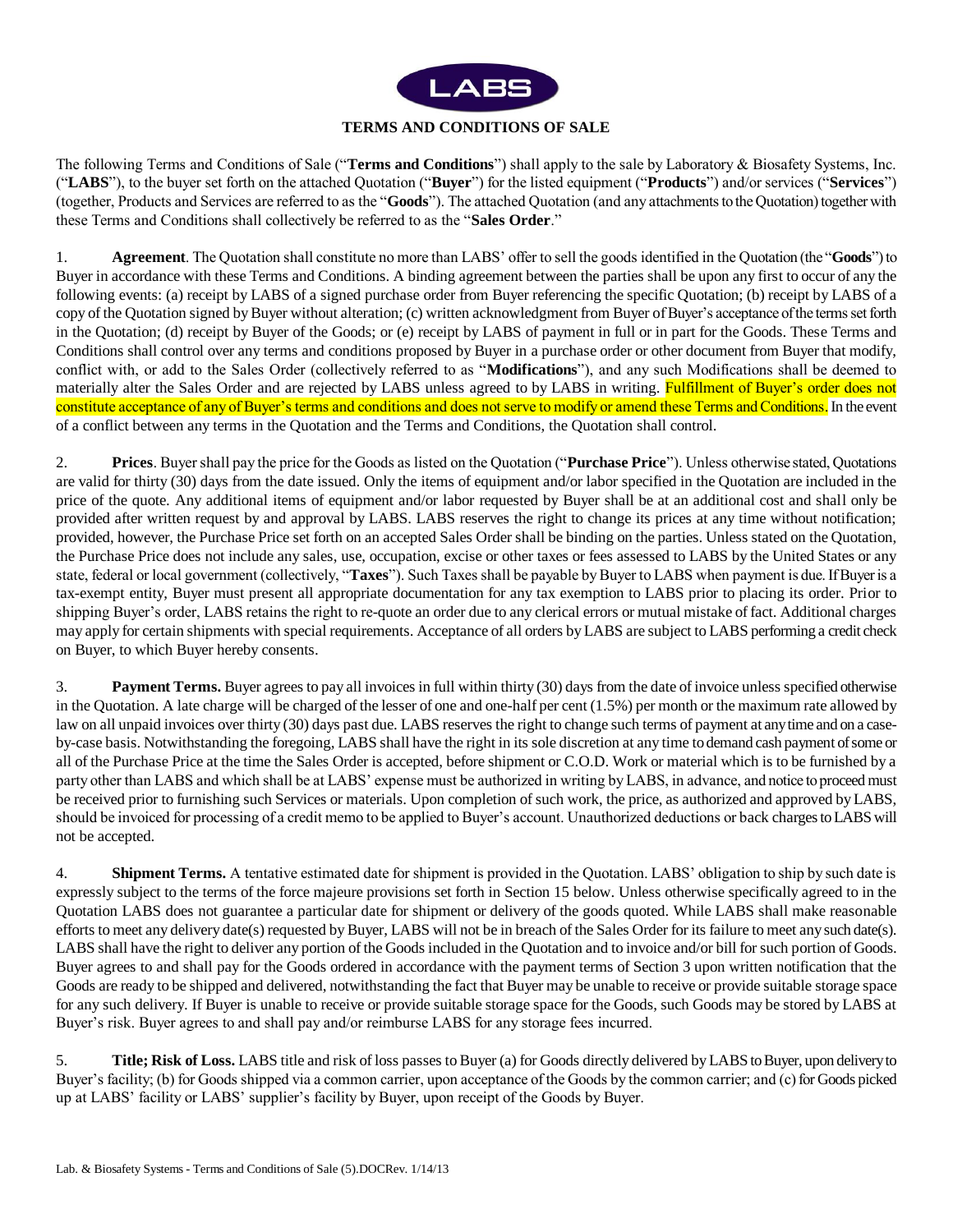6. **Returns.** Buyer shall inspect the Goods immediately upon their arrival at the designated shipping address. Buyer has ten (10) days after receipt to inspect the Goods (the "**Inspection Period**"). LABS shall be given an opportunity to inspect the Goods. For any defective items, Buyer must request a Return Authorization in advance in writing prior to the expiration of the Inspection Period and return the defective items FOB point of manufacture. For any item determined to be defective by LABS, LABS may decide in its sole discretion the remedy from among those set forth in Section 13 below. If Buyer shall fail to give such advance Return Authorization notice, the Goods shall be deemed to conform with the terms of the Sales Order and are deemed to be accepted by Buyer, and Buyer shall be bound to accept and pay for the Goods in accordance with the terms herein. Buyer expressly waives any rights Buyer may have to revoke acceptance after such Inspection Period and LABS will not be held responsible for any claims made by Buyer after the Inspection Period, nor for returns without proper return pre-authorization. If there is any damage, shortage or if the wrong Goods are shipped, Buyer must notify LABS in writing within ten (10) days of receipt of the product to request a return pre-authorization. Except as provided in this Section 6, Goods cannot be returned for a refund or exchange after acceptance or after the Inspection Period. All returns must be pre-authorized by LABS. In the case of replacement, LABS will pay the shipping charges to the Buyer's location specified in the Quotation. In all other cases, Buyer is responsible for paying the cost of shipping and for fully insuring the Goods. All Goods delivered by the manufacturer must be returned directly to the manufacturer, not LABS. All Goods delivered by LABS shall be picked up by LABS at Buyer's location. Notwithstanding the above return policy, the following types of Goods are nonreturnable: (A) consumables (such as, but not limited to, belts, filters, etc.), and (B) custom equipment (such as, but not limited to, electrical panels, filter housings, air flow stations, etc.).

7. **Installation.** Buyer agrees to follow any and all installation, operations and maintenance guidelines provided by LABS or the manufacturer of the Goods before or after installation. LABS disclaims all liability for defects arising from improper installation by Buyer or its agents or contractors.

A. Buyer shall be liable to LABS for any damages or loss incurred by LABS or its agents or contractors for personal injury, property damage or other liability of any kind, including, but not limited to, attorneys fees and costs (collectively, the foregoing referred to as "**Loss**"), arising out of or in any way connected with Buyer's (or its agents and contractors) acts or omissions ("**Buyer's Acts**") relating to the delivery, installation, operation, servicing, repair, replacement, maintenance, de-installation or removal of any Goods, components thereof, replacement parts thereof, consumables, accessories or the like or for any Services provided to Buyer.

B. Buyer shall defend, indemnify and hold LABS and its agents and contractors harmless from any and all claims and Losses, as a direct or indirect result of any negligent act or omission or willful misconduct of Buyer, its officers, employees, subcontractors, or agents in connection with Buyer's Acts, and whether or not such liabilities are litigated, settled, or reduced to judgment. Buyer shall not settle any claim without LABS' prior written consent, which consent shall not be unreasonably withheld, delayed or conditioned.

## 8. **Warranty.**

A. Product Warranty. LABS offers the following warranty on Products and Services sold to Buyer pursuant to the Quotation (collectively, the "**Product Warranty**").

i. Products Manufactured by LABS. For Products manufactured by LABS, LABS warrants that, subject to accepted industry tolerances, the Products shall meet the written technical specifications stated in the Quotation and that the Products will be free from material defects in materials and workmanship for a period of twelve (12) months from the date of installation (the "**Product Warranty Period**").

ii. Products Manufactured by Others. For Products manufactured by third parties, LABS passes on to Buyer the original manufacturer's warranty which, upon delivery of the Products, is deemed automatically assigned from LABS to Buyer. Upon Buyer's request, LABS shall provide Buyer with a written copy of the manufacturer's warranty in effect at the time of delivery.

iii. Services Provided by LABS. For any Services provided by LABS pursuant to the Quotation, LABS warrants that all Services will be (a) performed in all material respects in accordance with and conform to the description of Services stated in the Quotation, (b) free from material defect and deficiency during the applicable Service Warranty Period (set forth below), and (c) otherwise performed in all material respects in a workmanlike manner in accordance with recognized industry standards. LABS shall furnish all of the labor, technical, administrative, professional and all other personnel, all supplies and materials, equipment, printing, transportation, facilities, and all other means whatsoever necessary or proper to perform and complete the Services, except as otherwise expressly specified in the Quotation to be furnished by Buyer or as stated in the Quotation as being excluded from the scope of work of the Services. LABS' "**Service Warranty Period**" for Services is as follows: (x) for installation of new equipment, twelve (12) months from the date of completion of installation; (y) for maintenance and repair Services, thirty (30) days following LABS' performance of such Services; and, (z) for calibration,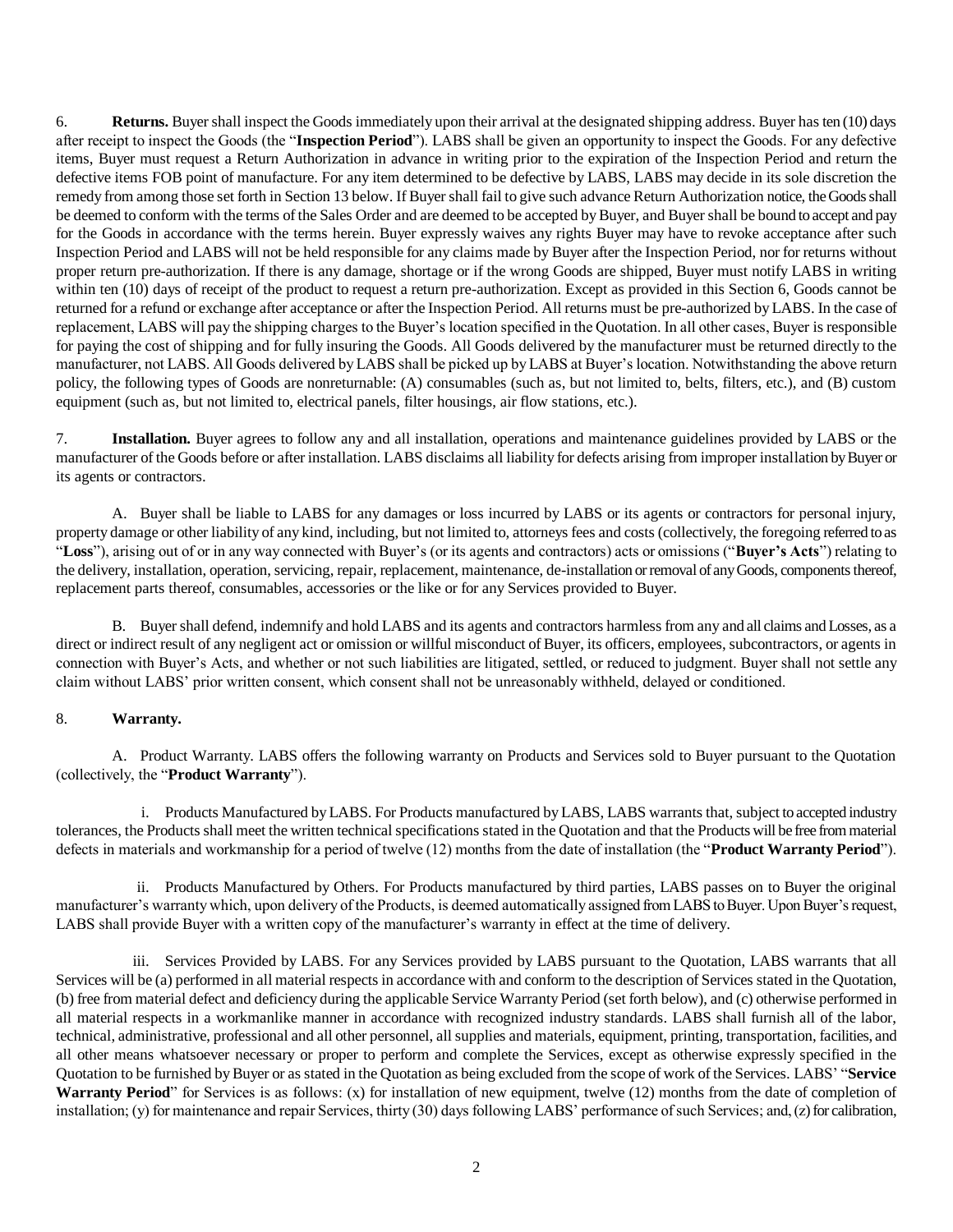data gathered and reported is warranted as correct for the day the data was taken. If any failure of the Services to meet this warranty is discovered prior to the expiration of the applicable Warranty Period and LABS is notified thereof, LABS will at its sole risk and cost promptly perform such remedial actions so as to bring the Services into compliance with the warranty.

B. THE ABOVE PRODUCT WARRANTY IS BUYER'S SOLE AND EXCLUSIVE WARRANTY FOR THE GOODS AND IS IN LIEU OF ALL OTHER REPRESENTATIONS, WARRANTIES, CONDITIONS OR OTHER AGREEMENTS, EXPRESS OR IMPLIED, AND STATUTORY OR OTHERWISE. LABS MAKES NO OTHER WARRANTIES, AND EXPRESSLY DISCLAIMS ANY OTHER WARRANTIES WHETHER EXPRESSED OR IMPLIED, ORAL OR IN WRITING, IN FACT OR ARISING BY OPERATION OF LAW, COURSE OF DEALING, USAGE OF TRADE, OR OTHERWISE FOR ANY OF ITS PRODUCTS, INCLUDING, BUT NOT LIMITED TO, WARRANTIES OF MERCHANTABILITY, FITNESS FOR PARTICULAR PURPOSE, NONINFRINGEMENT AND TITLE. THE REMEDIES PROVIDED HEREIN ARE BUYER'S SOLE AND EXCLUSIVE REMEDIES FOR BREACH OF THE PRODUCT WARRANTY.

C. LABS may make optional extended warranty protection available at an extra cost. In order to be effective, any extended warranty or maintenance agreement must be in writing and signed by an authorized officer of LABS.

D. The Product Warranty shall not apply to any Products damaged by Buyer or its agents or contractors. Any modifications Buyer or its contractors make to the Goods may void any manufacturers' warranties and may void the Product Warranty provided by LABS.

### 9. **Limitation of Liability.**

A. LABS disclaims all liability for and is not responsible for any problems or defects arising from improper installation, maintenance, or use of the Goods by Buyer or its agents and contractors. LABS is not bound by and disclaims all liability from any representations or undertakings made by any of its agents or employees, including but not limited to, the specifications, quality, packaging, price, conditions, or delivery of the goods, except as expressly set forth in the Quotation. LABS shall have no responsibility for Buyer's labor costs, delay damages or similar consequential damages incurred due to the shipment of defective Goods, or delay in shipment of Goods.

B. Buyer assumes all risk and liability resulting from the use of the Goods, whether used singly or in combination with other goods. LABS shall not in any case be liable for special, incidental, punitive, indirect or consequential damages or loss of profits, loss of opportunities, loss of data, or loss of use damages, arising out of this Sales Order or the creation or supplying of any work product, deliverables, even if LABS has been notified of the possibility of such loss.

C. LABS shall not be responsible for labor charges for removal or reinstallation of defective components, charges for transportation, handling and shipping, or charges for refrigerant losses. If the Goods supplied hereunder requires the use of water or steam, re-circulated or otherwise, LABS shall not be liable for the effect of its physical or chemical properties upon said equipment. LABS shall not be liable for the physical or chemical effect on Goods from any materials present or to which the Goods are exposed. LABS, atits option, may cancel any or all mechanical component warranties if Buyer's payment is not received in accordance with the terms hereof or if Buyer breaches any contractual obligation herein.

D. This Section 9 shall survive any expiration or termination of this or any other Sales Order.

## 10. **Indemnification.**

A. **By Buyer.** Buyer assumes the entire responsibility and liability for and agrees to indemnify, defend and hold harmless LABS, its officers, directors, shareholders, agents, employees, successors and assigns from and against any and all losses, expenses (including without limitation, attorneys' and other professionals' fees and costs), costs, damages (including special, consequential, punitive and incidental damages), demands, liabilities, suits and claims, in connection with or arising out of any actual or alleged personal injury (including death), or damage or destruction to property (including loss of use), or any other claim made by a third party by reason of (a) any act, error or omission of Buyer or its agents, employees, suppliers, contractors, subcontractors or consultants, provided that such injury, death, damage or destruction is not occasioned by the sole gross negligence of LABS; (b) Buyer's use or misuse of the Goods (including but not limited to faulty installation, alterations, operation, or maintenance by Buyer or its agents and contractors); or (c) Buyer's breach of this Sales Order, or violation of any applicable law or the rights of a third party. The provisions of this paragraph shall continue in effect notwithstanding the fact that Buyer has accepted and paid for the Goods. Buyer further understands that LABS is relying upon this limitation in determining the cost of the Goods and Services provided to Buyer.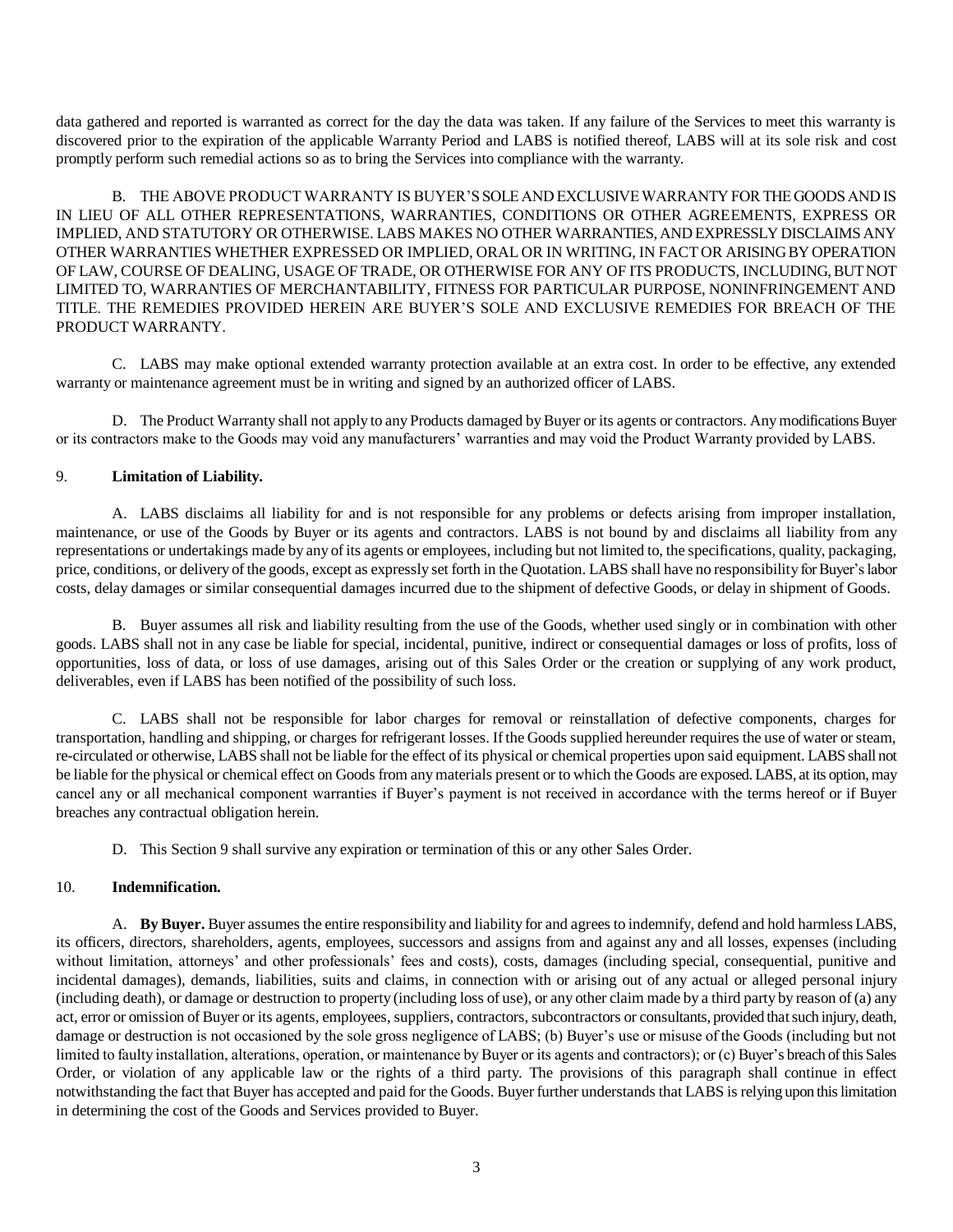B. **By LABS.** LABS agrees that it will, at LABS' cost and expense, indemnify, defend, and hold harmless Buyer and Buyer's directors, officers, employees, shareholders, contractors, vendors, suppliers, facility owners or lessees, and any other third parties doing business with Buyer (collectively, the foregoing referred to as the "**Indemnified Parties**") from and against all loss, cost (including reasonable attorneys' fees and costs), damages, claims, demands, actions, proceedings and litigation arising from (a) claimed or actual infringement or contributory infringement or violation or any intellectual property right by any or all of the Goods, the purchase, use or resale of the Goods for their ordinary intended purposes as well as any special purposes specified herein or identified by either party in writing, (b) labor or material liens, fees, commissions or other compensation claimed by any third party because of the Products, Services or work allegedly provided, performed or rendered for Buyer in connection with this Sales Order, or (c) personal injury to or death of any person or damage to any property whatsoever caused by, resulting from, occurring in connection with, or arising out of LABS' performance of the Services hereunder or any work performed by LABS on the Indemnified Parties' premises to the extent the negligence or willful misconduct of LABS, its employees, contractors and agents.

C. As a condition to each party's performance under this Section 10, each party agrees to cooperate with the other party in a prompt and timely manner with the information, authority, access to personnel, and assistance necessary to perform the relevant obligations under this Section 10. If failure of a party to fully cooperate with other party results in material harm to the indemnifying party's ability to defend such claims, the indemnifying party will not be required to perform under this Section 10. This Section 10 shall survive any expiration or termination of this or any other Sales Order.

11. **Termination for Convenience.** LABS shall have the right to terminate the Sales Order for convenience, in whole or in part, at any time, upon delivery of written notice to Buyer. In the event of such termination, LABS' sole liability shall be limited to (a) delivery of Goods completed and available for shipment; and (b) the return of any payments made by Buyer for Goods not delivered.

### 12. **Cancellation.**

A. **By LABS**. LABS shall have the right to cancel this Sales Order, in whole or in part, at any time, with or without notice to Buyer, upon the occurrence of any of the following events (each an "**Event of Default**"): (a) Buyer fails to fully perform or breaches any of its obligations under this Sales Order; the commencement of an involuntary case or the filing of a petition against Buyer, which petition is not dismissed within thirty (30) days of filing (1) seeking reorganization of, arrangement or adjustment of, or in respect of Buyer under the Federal Bankruptcy Code as now or hereafter constituted, or under any other applicable federal or state bankruptcy, insolvency, reorganization, or other similar law; (2) seeking the appointment of a receiver, liquidator, assignee, custodian, trustee, or similar official of Buyer for any part of its property; or (3) seeking the winding up or liquidation of its affairs; (b) the commencement against Buyer of a voluntary case, the institution by Buyer of proceedings to be adjudicated as bankrupt or insolvent, or the consent by Buyer to the institution of bankruptcy or insolvency proceedings against it under the Federal Bankruptcy Code as now or hereafter constituted, or any other applicable federal or state bankruptcy, insolvency, or other similar law; (b) the consent by Buyer to the appointment of or taking possession of Buyer or any substantial part of its property by a receiver, liquidator, assignee, trustee, custodian, or other similar official; (c) the making by Buyer of any assignment for the benefit of creditors; (d) the admission by Buyer in writing of its inability to pay its debts generally as they become due, or the failure of Buyer to generally pay its debts as such become due; (e) the taking of any corporate action by Buyer, its shareholders, Board of Directors, or any committee of the Board in furtherance of any of the provisions of this paragraph; or (f) LABS, in its reasonable opinion, believes that Buyer's ability to perform pursuant to this Sales Order is in danger or impaired. In the event of cancellation of this Sales Order by LABS under this Section 12, LABS shall have the rights and remedies set forth in Section 13, and LABS' sole liability to Buyer shall be to return any payments made by Buyer and delivered to LABS for cancelled Goods.

B. **By Buyer**. Many products sold by LABS are custom made by LABS or its manufacturers according to Buyer's request and/or specifications, and LABS' manufacturers will ordinarily not accept cancellation requests for orders that are in process. Orders may be canceled by Buyer only with the written consent of LABS and upon payment of reasonable cancellation charges. Such charges shall take into account costs, overhead and expenses thereto incurred, purchase or contract commitments made by LABS and its manufacturers and all other losses due to such cancellations, including, but not limited to, actual and consequential damages.

## 13. **Rights and Remedies.**

A. **Remedies of LABS**. If an Event of Default occurs, LABS shall, in addition to the right of cancellation, be entitled to all remedies for a breach of contract set forth in the UCC and all other remedies available at law or in equity. Additionally, LABS may, at its option: (i) make a full or partial delivery of Goods and demand immediate cash payment for such Goods; (ii) demand immediate cash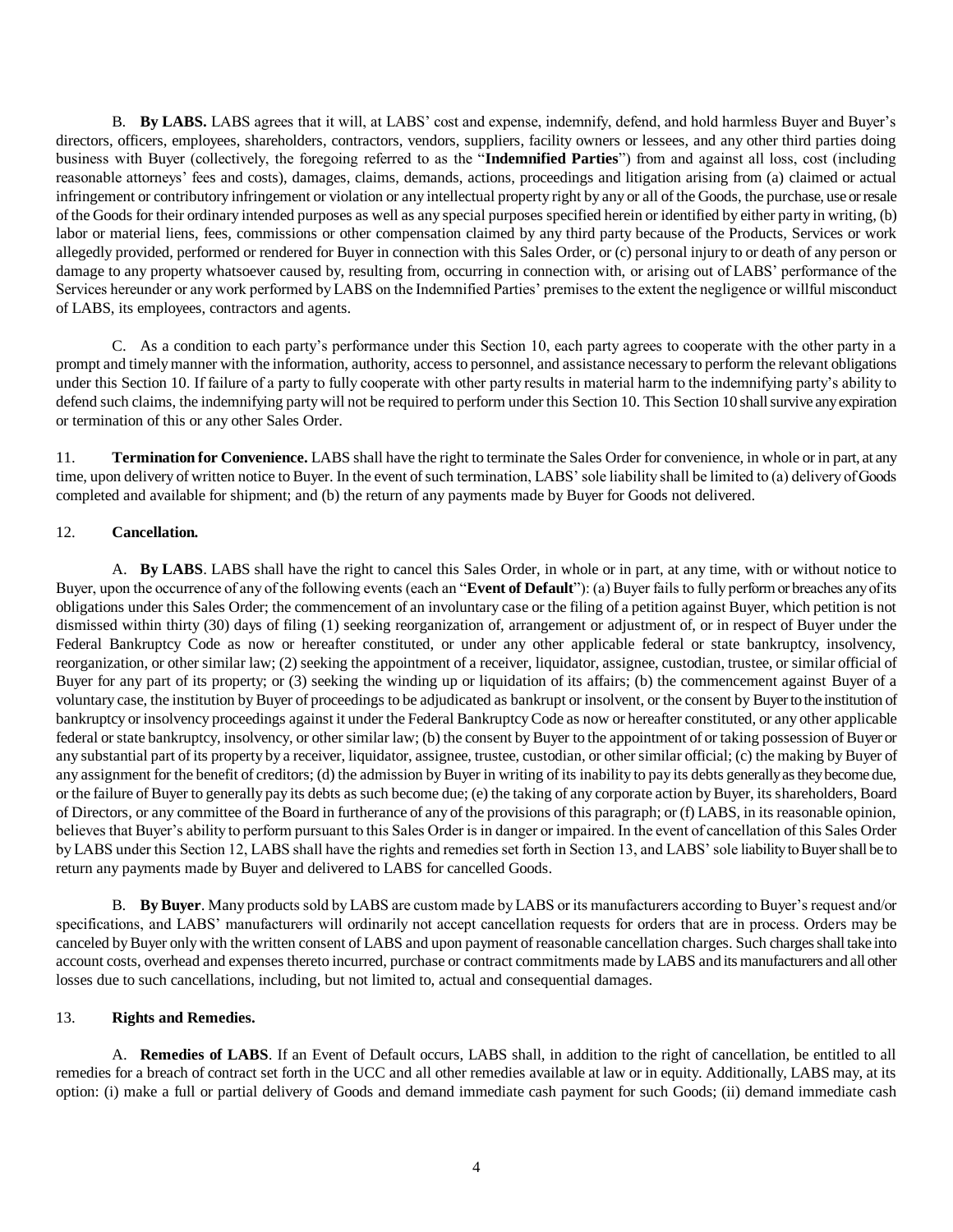payment for Goods already delivered; (iii) recover Goods shipped but not yet paid for; or (iv) resell the Goods and charge Buyer for the amount by which the resale price is less than the Purchase Price.

B. **Remedies of Buyer.** Buyer's exclusive remedies, and LABS sole liabilities, for shipment of nonconforming or defective Products or nonperformance of any Services or any breach of Product Warranty or breach of the Sales Order or any claim of Buyer against seller related to the Goods or the Sales Order, directly or indirectly, is expressly limited to, at LABS' option, either repair or replacement of the nonconforming Products or re-performance or correcting performance of the Services or a refund of the purchase price paid by Buyer for the nonconforming or defective Products or Services at LABS' option. LABS' maximum liability for any reason whatsoever under this Sales Order shall consist of the refunding of all monies paid under the Quotation at issue for the Products or Services at issue, subject to the expense of any removal and return of the Products to LABS.

C. The remedies provided in this Section 13 shall not be deemed to be exclusive, but shall be cumulative and in addition to all other remedies LABS' existing at law or in equity. Each party may exercise all remedies, whether or not expressed, successively or concurrently, and any such action by LABS shall not operate to release Buyer until the full amount of all sums due and to become due under this Sales Order have been paid. None of the remedies available to LABS may be limited except to the extent and in the manner agreed upon by LABS in a separate written agreement specifically designating such limitation and signed by an authorized representative of LABS.

14. **Security Interest.** Pursuant to passage of title as specified in Section 5, Buyer grants a continuing first priority purchase money security interest in Buyer's right, title, and interest in and to the Products LABS to secure payment and performance of all obligations of Buyer incurred to LABS. Upon the occurrence of any Event of Default, LABS shall have all rights set forth under the Uniform Commercial Code, including but not limited to, UCC-Article 9, and may exercise its rights of enforcement thereunder in the state where the Goods are located by entering Buyer's property and requiring Buyer to gather and/or uninstall the Goods and make them available for LABS to take possession or dispose of the Goods. Buyer agrees to execute such documents and undertake such actions as are reasonably necessary to create and perfect LABS' security interest in the Goods. Buyer consents to LABS filing a Form UCC-1 or such other filings with respect to the Goods in any jurisdictions that LABS deems appropriate. Buyer's obligations under this Section 14 shall survive any termination or expiration of this Agreement. All expenses, costs and charges incurred by or on behalf of LABS in connection with this security interest or the Products, including all expenses of taking possession of, repairing, protecting, insuring, preparing for disposition, realizing, collecting, selling, transferring, delivering or obtaining payment for the Products shall be added to the outstanding amounts owed by Buyer to LABS.

15. **Force Majeure.** LABS will be excused from any delay or failure to perform under this Sales Order due, in whole or in part, directly or indirectly, to acts of God, floods, fires, explosions, civil disorder, acts of terrorism, weather or war, casualty or accidents, transportation difficulties, shortage of fuel, strikes, lockouts, or other labor or industrial disturbances; any law rule, order, or action of any court, agency or other instrumentality of the federal, state or local governments; or exhaustion, reduction, unavailability or delay in receipt of any parts, product or material necessary in the manufacture of the Goods to be sold (regardless of whether or not such exhaustion, reduction, unavailability, or delay is beyond such party's control, provided only that the same is not willfully done or brought about for the purpose of excusing performance under this Sales Order). If any of the events or contingencies referred to in this Section 15 occur, LABS shall have the right to curtail deliveries or allocate its supply of goods for sale among all of its customers in any manner which LABS deems, in its sole discretion, fair and reasonable in the circumstances, and Buyer shall not hold LABS responsible in any manner for losses or damages (including consequential damages) which Buyer may incur as a result of such failure, curtailment or allocation by LABS.

16. **Waiver.** No claim or right arising out of a breach of this Sales Order may be discharged in whole or in part by a waiver of the claim or right, unless the waiver is in writing signed by the waiving party. The waiver or acceptance of any breach by either party of any provision of this Sales Order shall not constitute a waiver of or an excuse for non-performance as to any other provision of this Sales Order, nor as to any prior or subsequent breach of the same provision.

17. **Attorneys' Fees.** In the event of litigation between the parties with regard to this Sales Order, the Goods, or either party's performance hereunder, the losing party shall pay the prevailing party's expenses including, without limitation reasonable, attorneys' fees, professionals' fees and costs, any appeals and costs of collection, and which may be added to any judgment entered in such litigation. Buyer also agrees to pay LABS costs of collection, if applicable, including costs for a collection agency or legal counsel to collect past due payment.

18. **Assignment.** Buyer agrees that all or any part of this Sales Order or Buyer's obligations or rights therein may be assigned by LABS at any time in LABS' sole discretion. Buyer shall not assign, delegate or subcontract any of its rights or obligations under this Sales Order without the prior written approval of LABS. Any such assignment, delegation or subcontracting by Buyer without LABS' prior written